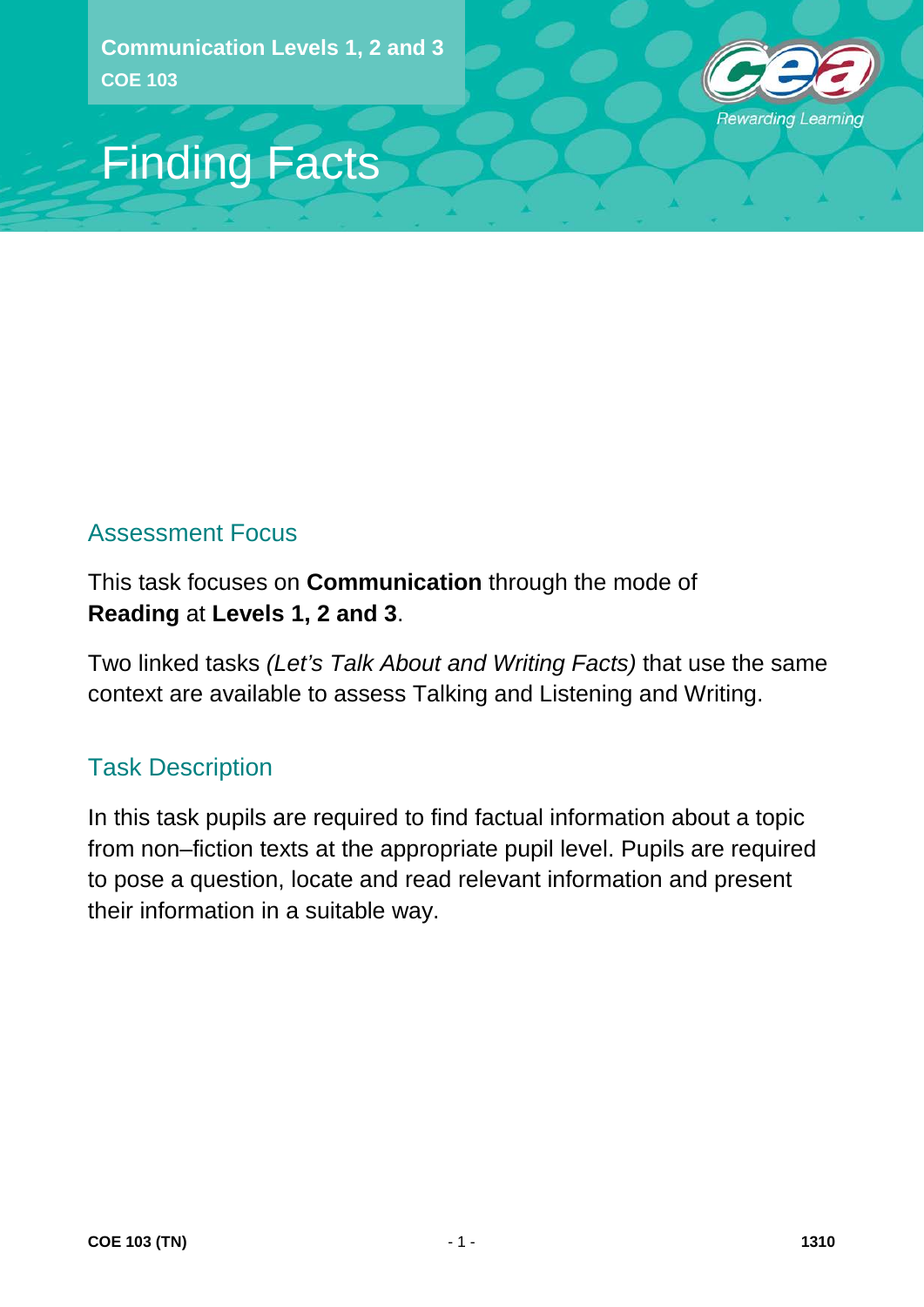

## Finding Facts

### Prior Knowledge/Experience

To complete this task, pupils should have experience of:

- finding information from non-fiction texts;
- asking and answering relevant questions related to a topic;
- recognising and using the features of non-fiction texts appropriate to the pupil level;
- discussing, noting or recording the information they find.

### Resources

Teachers should ensure that pupils have access to suitable books or digital sources of information appropriate to the chosen topic and pupil level.

### Managing the Task

This Reading assessment task is designed to be integrated into normal class work where pupils can be given an opportunity to read in order to find out factual information about a topic, for example, in The World Around Us, to find out which foods are healthy and which are not or in Personal Development and Mutual Understanding to find out how to care for their pet. Pupils should be given the opportunity to review their work.

This task focuses on Reading and, although you may use a Talking and Listening or Writing activity to allow pupils to show the information that they have found in their research and how they have used it, only Reading is addressed in the assessment section.

Some pupils with language difficulties, including those with a hearing impairment, may need support to access this type of task. Please consult the relevant section in the 'Non-Statutory Guidance: Using Assessment Tasks for Pupils with Special Educational Needs (Primary)'.

#### **Pupils should be given the opportunity to:**

#### **Plan**

- talk with their teacher/peers to say what they already know and identify what they want to find out about the topic;
- record what they want to find out in the form of a question; and
- agree the success criteria with the teacher.

#### **Do**

- use their planning question to choose the most suitable texts;
- read the texts to locate the information they need;
- make a note of or tag the pages where they found the information;
- use the information to write a response to their question; and

#### **COE 103 (TN)**  $-2$  - **1310**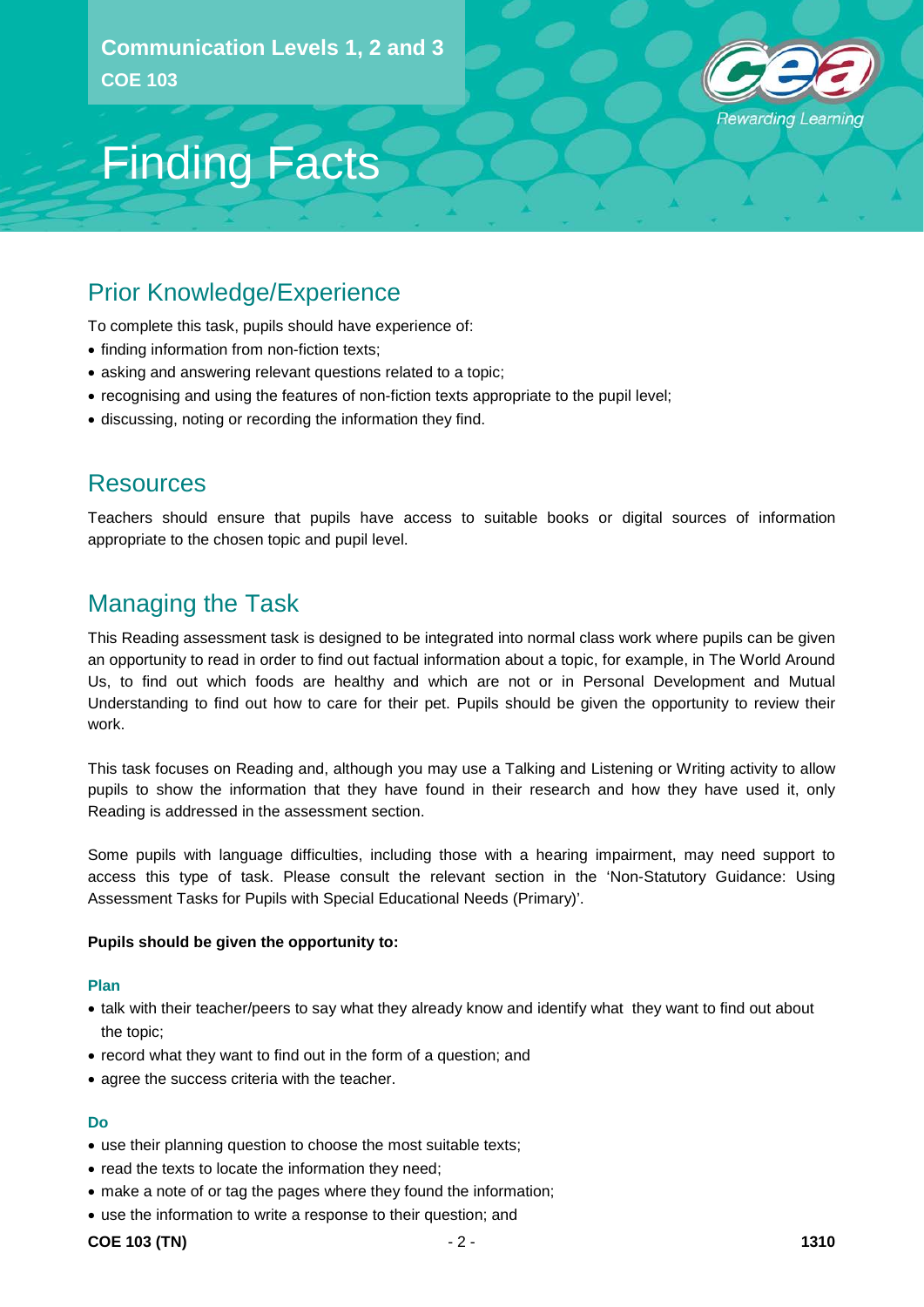

# Finding Facts

• at levels 2 and 3 give an opinion based on what they have found.

#### **Review**

- with the teacher discuss how successful pupils were in answering their own question;
- discuss the reading strategies they used to help find the information they needed; and
- check their response against the agreed success criteria.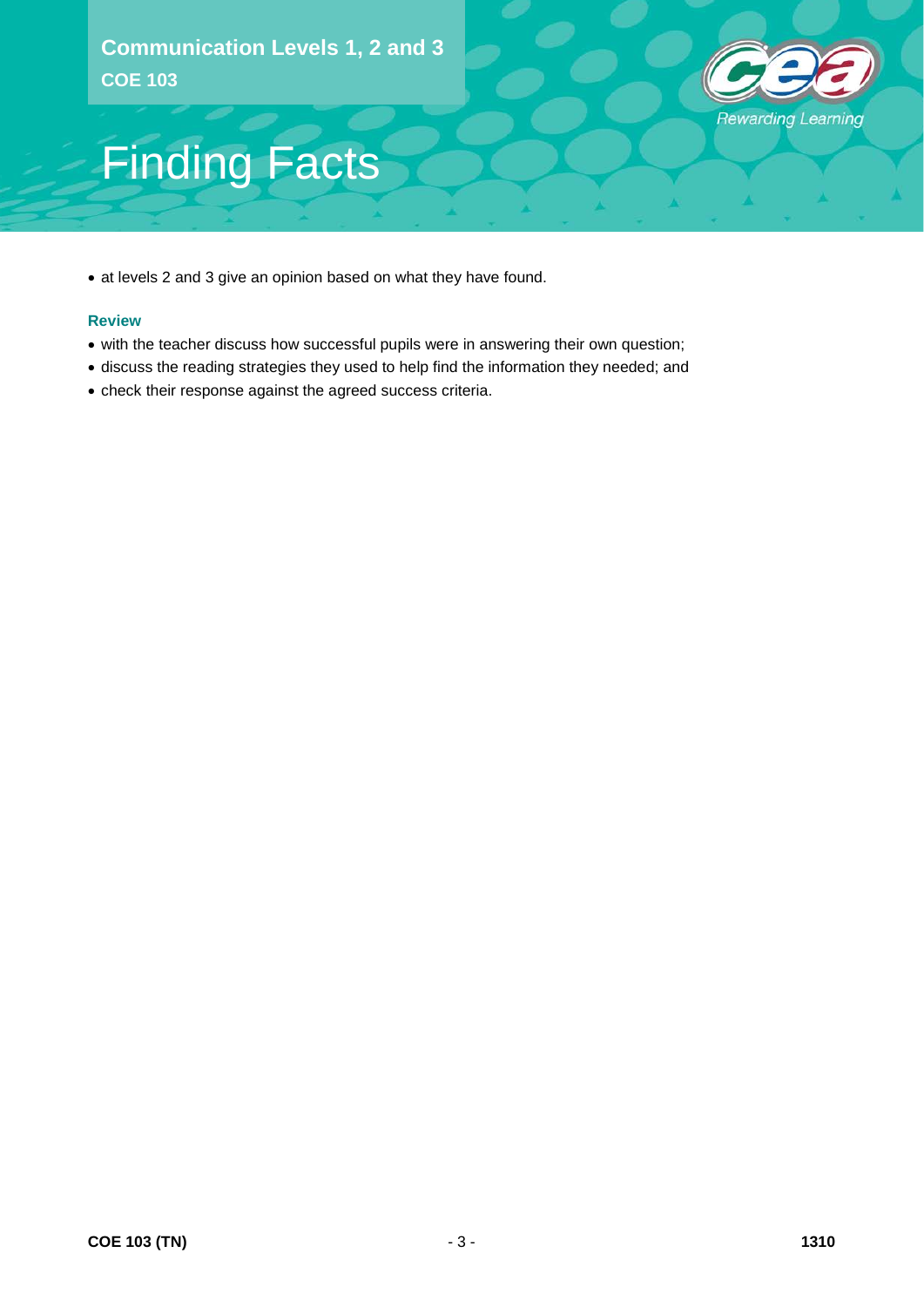

## Finding Facts

## Assessing Pupils' Responses to the Task

This page sets out the Requirements for Reading. Alongside these are the Progression Statements. The final column shows possible responses that illustrate the standard at Level 1.

| <b>Requirements for Reading</b>                                              | <b>Progression Statements for</b><br>Level 1                                                                     | Possible pupil responses that illustrate the<br>standard at Level 1                                                                             |
|------------------------------------------------------------------------------|------------------------------------------------------------------------------------------------------------------|-------------------------------------------------------------------------------------------------------------------------------------------------|
| Pupils should be enabled to:                                                 | Pupils can:                                                                                                      | Depending on the context, pupils:                                                                                                               |
| $\bullet$ read a range of texts* for<br>information, ideas and<br>enjoyment; | • show understanding of the<br>meaning carried by print,<br>pictures and images;                                 | • find simple information about the question which<br>they are researching when directed to suitable texts<br>such as picture books;            |
| • use a range of strategies to<br>read with increasing<br>independence;      | • understand that words are<br>made up of sounds and<br>syllables and that sounds<br>are represented by letters; | • use their current knowledge of sounds and syllables<br>when 'having a go' at reading unfamiliar words;                                        |
|                                                                              | • use reading strategies;                                                                                        | • use context, pictures, prior knowledge or help from<br>the teacher to make sense of a text:                                                   |
| • find, select and use<br>information from a range of<br>sources:            | • read and understand<br>familiar words, signs and<br>symbols in the<br>environment:                             | • recognise familiar words, signs or symbols related<br>to the topic:                                                                           |
|                                                                              | • use visual clues to locate<br>information;                                                                     | • use labels or pictures to help find relevant<br>information;                                                                                  |
| • understand and explore<br>ideas, events and features<br>in texts*;         | • use language associated<br>with texts*;                                                                        | • choose a book that is likely to contain the required<br>information by looking at the cover illustration or the<br>illustrations in the text: |
| • use evidence from texts* to<br>explain opinions.                           | • talk about what they read<br>and answer questions.                                                             | • during and after the task talk to the teacher about<br>what they have found out about their question.                                         |

\*Texts refer to ideas that are organised to communicate and present a message in written, spoken, visual and symbolic forms.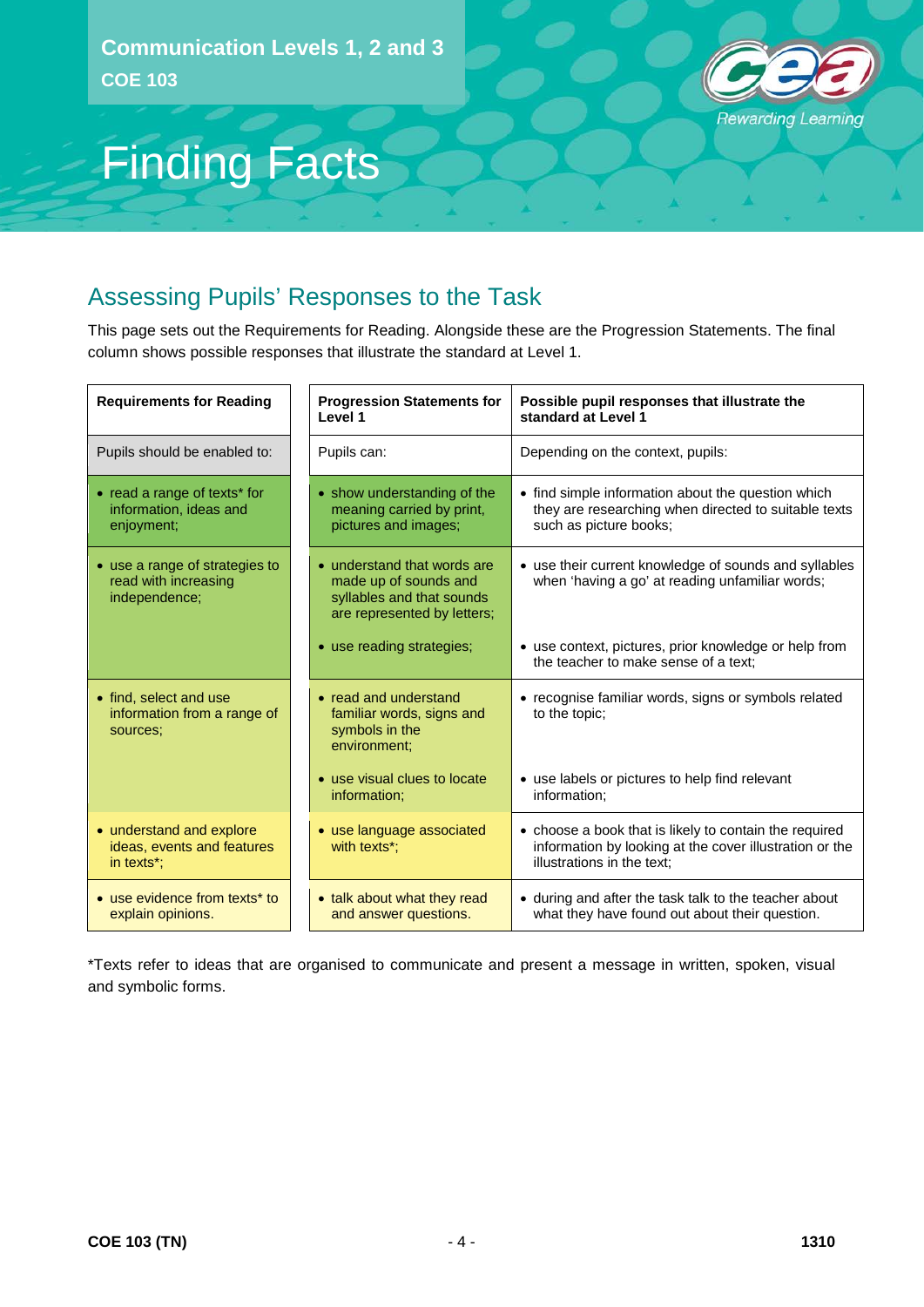

# Finding Facts

## Assessing Pupils' Responses to the Task

This page sets out the Requirements for Reading. Alongside these are the Progression Statements. The final column shows possible responses that illustrate the standard at Level 2.

| <b>Requirements for Reading</b>                                         | <b>Progression Statements for</b><br>Level <sub>2</sub>                                                                    | Possible pupil responses that illustrate the<br>standard at Level 2                                                                                                                                        |
|-------------------------------------------------------------------------|----------------------------------------------------------------------------------------------------------------------------|------------------------------------------------------------------------------------------------------------------------------------------------------------------------------------------------------------|
| Pupils should be enabled to:                                            | Engaging with a range of<br>short, simple texts*, both<br>reading aloud and silently,<br>pupils can:                       | Depending on the context, pupils:                                                                                                                                                                          |
| • read a range of texts* for<br>information, ideas and<br>enjoyment;    | • understand, recount and<br>sequence events and<br>information;                                                           | • answer their question by choosing from and reading<br>simple texts provided by the teacher and talk and<br>write, in a sensible sequence, about what they have<br>found:                                 |
| • use a range of strategies to<br>read with increasing<br>independence; | • use a range of reading<br>strategies;                                                                                    | • use strategies for example, sound-symbol<br>correspondence, syllabification, background<br>knowledge or making connections to help with word<br>identification and meaning;                              |
| • find, select and use<br>information from a range of<br>sources:       | • select information for a<br>purpose;<br>• use basic alphabetical<br>knowledge and visual clues<br>to locate information; | • find information to answer their question by<br>researching simple, non-fiction texts;<br>• use the first letter of the alphabet and visual clues<br>to locate information in simple reference material; |
| • understand and explore<br>ideas, events and features<br>in texts*;    | • recognise some forms and<br>features of texts*;                                                                          | • know that the information they require to answer<br>their question will be found in non-fiction texts and<br>recognise these texts;                                                                      |
| • use evidence from texts* to<br>explain opinions.                      | • ask questions to seek<br>clarification that develops<br>understanding;                                                   | • talk about which text provided the best information<br>to answer their question;                                                                                                                         |
|                                                                         | • express opinions and make<br>predictions.                                                                                | • express an opinion about the information which<br>they have gathered.                                                                                                                                    |

\*Texts refer to ideas that are organised to communicate and present a message in written, spoken, visual and symbolic forms.